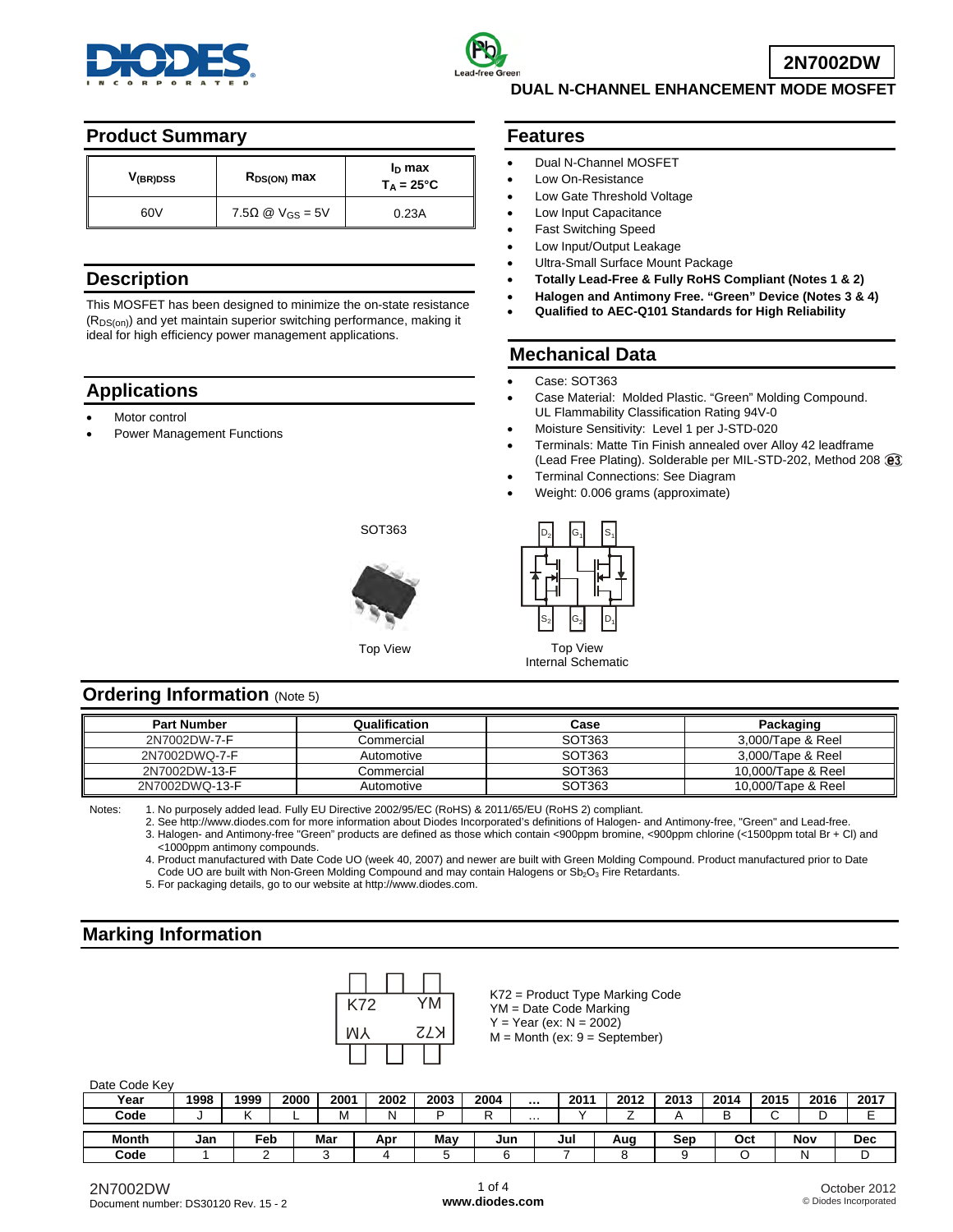

### **Maximum Ratings** (@T<sub>A</sub> = +25°C, unless otherwise specified.)

| Characteristic                                           |                 | Symbol                                                          | Value                  | <b>Units</b>         |  |
|----------------------------------------------------------|-----------------|-----------------------------------------------------------------|------------------------|----------------------|--|
| Drain-Source Voltage                                     |                 |                                                                 | V <sub>DSS</sub>       | 60                   |  |
| Drain-Gate Voltage $R_{GS} \le 1.0 M\Omega$              |                 |                                                                 | <b>V<sub>DGR</sub></b> | 60                   |  |
| Gate-Source Voltage                                      |                 | Continuous                                                      | V <sub>GSS</sub>       | ±20                  |  |
|                                                          | <b>Pulsed</b>   |                                                                 | V <sub>GSS</sub>       | ±40                  |  |
| Continuous Drain Current (Note 7) $V_{GS} = 5V$          | Steady<br>State | $T_A = +25$ °C<br>$T_A = +70^{\circ}C$<br>$T_A = +100^{\circ}C$ | In                     | 0.23<br>0.18<br>0.14 |  |
| Maximum Continuous Body Diode Forward Current (Note 7)   |                 |                                                                 | 0.53                   |                      |  |
| Pulsed Drain Current (10 $\mu$ s pulse, duty cycle = 1%) | <b>IDM</b>      | 0.8                                                             |                        |                      |  |

# **Thermal Characteristics** (@T<sub>A</sub> = +25°C, unless otherwise specified.)

| <b>Characteristic</b>                            |                       | Symbol                                                  | Value           | <b>Units</b> |
|--------------------------------------------------|-----------------------|---------------------------------------------------------|-----------------|--------------|
|                                                  | $T_A = +25^{\circ}C$  |                                                         | 0.31            |              |
| Total Power Dissipation (Note 6)                 | $T_A = +70^{\circ}C$  | $P_D$                                                   | 0.2             | W            |
|                                                  | $T_A = +100^{\circ}C$ |                                                         | 0.12            |              |
| Thermal Resistance, Junction to Ambient (Note 6) | Steady state          | $R_{AJA}$                                               | 410             | °C/W         |
|                                                  | $T_A = +25^{\circ}C$  |                                                         | 0.4             |              |
| Total Power Dissipation (Note 7)                 | $T_A = +70^{\circ}C$  | $P_D$                                                   | 0.25            | W            |
|                                                  | $T_A = +100^{\circ}C$ |                                                         | 0.15            |              |
| Thermal Resistance, Junction to Ambient (Note 7) | Steady state          | $R_{\theta$ JA                                          | 318             | °C/W         |
| Thermal Resistance, Junction to Case (Note 7)    | Steady state          | $R_{\theta}$ JC                                         | 135             | °C/W         |
| Operating and Storage Temperature Range          |                       | $\mathsf{T}_{\mathsf{J}}$ . $\mathsf{T}_{\mathsf{STG}}$ | $-55$ to $+150$ | °C           |

# **Electrical Characteristics** (@T<sub>A</sub> = +25°C, unless otherwise specified.)

| <b>Characteristic</b>                    | Symbol                                                | Min                                | Typ | Max        | Unit        | <b>Test Condition</b> |                                                                        |  |
|------------------------------------------|-------------------------------------------------------|------------------------------------|-----|------------|-------------|-----------------------|------------------------------------------------------------------------|--|
| <b>OFF CHARACTERISTICS (Note 8)</b>      |                                                       |                                    |     |            |             |                       |                                                                        |  |
| Drain-Source Breakdown Voltage           |                                                       | <b>BV<sub>DSS</sub></b>            | 60  | 70         |             | V                     | $V_{GS} = 0V$ , $I_D = 10 \mu A$                                       |  |
| Zero Gate Voltage Drain Current          | @ T <sub>C</sub> = +25°C<br>@ T <sub>C</sub> = +125°C | <b>I</b> <sub>DSS</sub>            |     |            | 1.0<br>500  | μA                    | $V_{DS} = 60V$ , $V_{GS} = 0V$                                         |  |
| Gate-Body Leakage                        |                                                       | <b>I</b> GSS                       |     |            | ±10         | nA                    | $V_{GS} = \pm 20V$ , $V_{DS} = 0V$                                     |  |
| ON CHARACTERISTICS (Note 8)              |                                                       |                                    |     |            |             |                       |                                                                        |  |
| Gate Threshold Voltage                   |                                                       | $V$ <sub>GS<math>(th)</math></sub> | 1.0 |            | 2.0         | V                     | $V_{DS}$ = $V_{GS}$ , $I_D$ = 250 $\mu$ A                              |  |
| <b>Static Drain-Source On-Resistance</b> | @ $T_J = +25$ °C                                      | $R_{DS(ON)}$                       |     | 3.2<br>4.4 | 7.5<br>13.5 | Ω                     | $V_{GS} = 5.0 V$ , $I_D = 0.05 A$                                      |  |
|                                          | @ $T_J = +125$ °C                                     |                                    |     |            |             |                       | $V_{GS}$ = 10V, $I_D$ = 0.5A                                           |  |
| <b>On-State Drain Current</b>            |                                                       | I <sub>D(ON)</sub>                 | 0.5 | 1.0        |             | A                     | $V_{GS} = 10V$ , $V_{DS} = 7.5V$                                       |  |
| <b>IForward Transconductance</b>         |                                                       | <b>g<sub>FS</sub></b>              | 80  |            |             | mS                    | $V_{DS} = 10V$ , $I_D = 0.2A$                                          |  |
| Diode Forward Voltage                    |                                                       | Vsp                                |     | 0.78       | 1.5         | V                     | $V_{GS} = 0V$ , $I_S = 115mA$                                          |  |
| DYNAMIC CHARACTERISTICS (Note 9)         |                                                       |                                    |     |            |             |                       |                                                                        |  |
| Input Capacitance                        |                                                       | $C$ <sub>iss</sub>                 |     | 22         | 50          | pF                    |                                                                        |  |
| <b>Output Capacitance</b>                |                                                       | $C_{\rm oss}$                      |     | 11         | 25          | pF                    | $V_{DS} = 25V$ , $V_{GS} = 0V$<br>$= 1.0$ MHz                          |  |
| Reverse Transfer Capacitance             |                                                       | C <sub>rss</sub>                   |     | 2.0        | 5.0         | pF                    |                                                                        |  |
| SWITCHING CHARACTERISTICS (Note 9)       |                                                       |                                    |     |            |             |                       |                                                                        |  |
| Turn-On Delay Time                       |                                                       | $t_{D(on)}$                        |     | 7.0        | 20          |                       | $V_{DD} = 30V$ , $I_D = 0.2A$ ,                                        |  |
| Turn-Off Delay Time                      |                                                       | $t_{D(off)}$                       |     | 11.0       | 20          | ns                    | $R_L$ = 150 $\Omega$ , $V_{GEN}$ = 10V,<br>$R_{\text{GEN}} = 25\Omega$ |  |

Notes: 6. Device mounted on FR-4 substrate PC board, 2oz copper, with minimum recommended pad layout

7. Device mounted on FR-4 substrate PC board, 2oz copper, with thermal vias to bottom layer 1inch square copper plate

8. Short duration pulse test used to minimize self-heating effect.

9. Guaranteed by design. Not subject to product testing.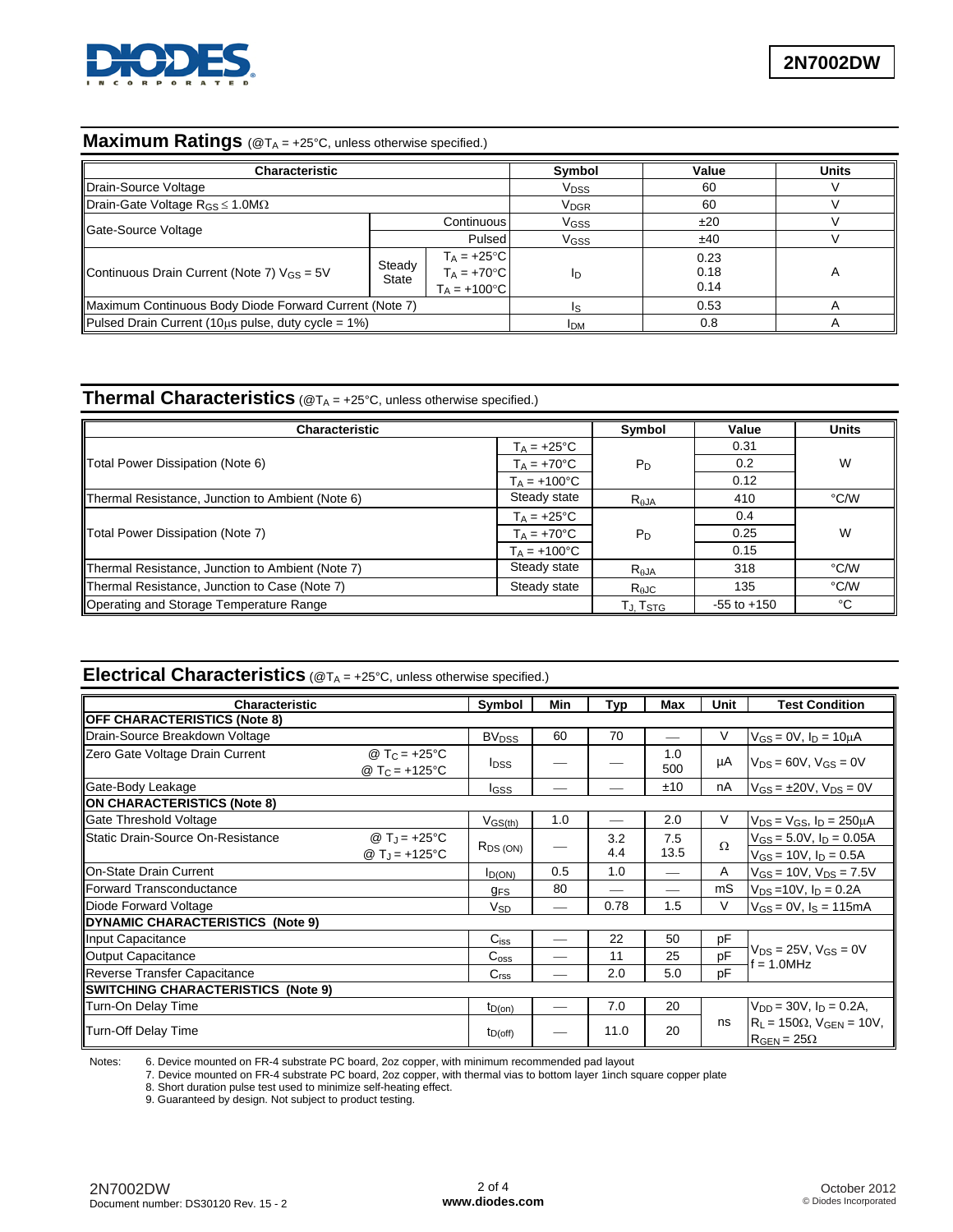

# **2N7002DW**



# **Package Outline Dimensions**

Please see AP02002 at [http://www.diodes.com/datasheets/ap02002.pdf fo](http://www.diodes.com/datasheets/ap02002.pdf)r latest version.



| <b>SOT363</b> |                  |      |  |  |  |  |
|---------------|------------------|------|--|--|--|--|
| Dim           | Min              | Max  |  |  |  |  |
| A             | 0.10             | 0.30 |  |  |  |  |
| в             | 1.15             | 1.35 |  |  |  |  |
| C             | 2.00             | 2.20 |  |  |  |  |
| D             | $0.65$ Typ       |      |  |  |  |  |
| F             | 0.40             | 0.45 |  |  |  |  |
| н             | 1.80             | 2.20 |  |  |  |  |
| J             | 0                | 0.10 |  |  |  |  |
| K             | 0.90             | 1.00 |  |  |  |  |
| L             | 0.25             | 0.40 |  |  |  |  |
| М             | 0.10             | 0.22 |  |  |  |  |
| α             | o۰               | 8°   |  |  |  |  |
|               | Dimensions in mm |      |  |  |  |  |